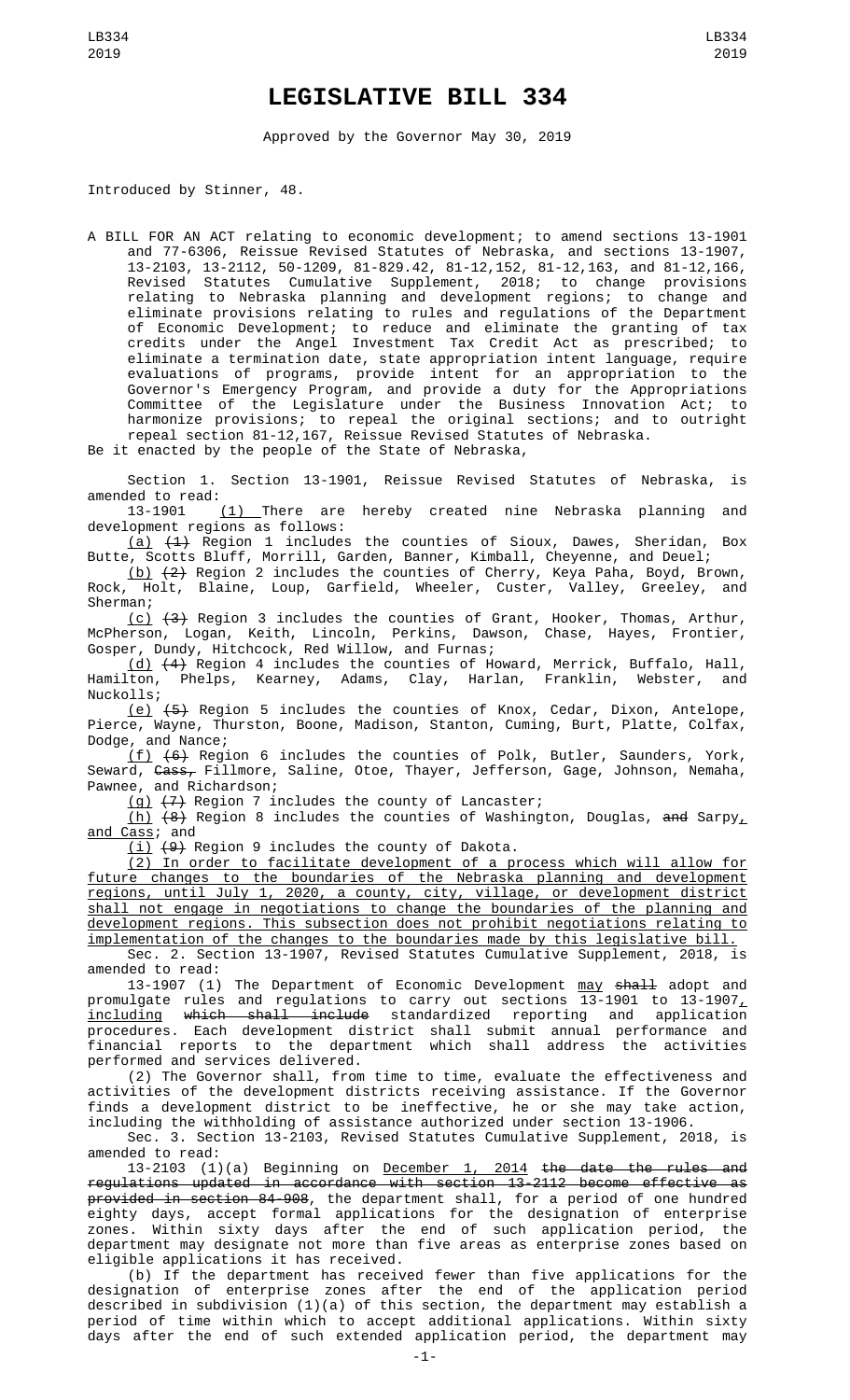designated as enterprise zones pursuant to this section. (c) In the application period, the department may reject from consideration any application which does not fully and completely comport with the provisions of section 13-2104 at the end of the designated application period. In choosing among eligible applications for enterprise zone designation, the department shall consider the levels of distress existing within the applicant areas and the contents of the applicant's formal enterprise zone application.

(d) Each area designated as an enterprise zone shall meet all eligibility criteria. Of the enterprise zones authorized, no more than one shall be located inside the boundaries of a city of the metropolitan class and no more than one inside a city of the primary class.

(2) Any city, village, tribal government area, or county may apply for designation of an area within such city, village, tribal government area, or county as an enterprise zone, except that if a county seeks to have an area within an incorporated city or village or a tribal government area designated as an enterprise zone, the consent of the governing body of such city, village, or tribal government area shall first be required.

(3) If an incorporated city or village or a tribal government area consents, a county may apply on behalf of the city, village, or tribal government area for certification of an area within such city, village, or tribal government area as an enterprise zone. Both a county and a city, village, or tribal government area shall not apply for certification of the same area.

(4) Two or more counties or tribal government areas may jointly apply for designation of an area as an enterprise zone which is located on both sides of their common boundaries.

(5) Political subdivisions wishing to file an application for designation of an enterprise zone shall first follow the procedures set out in sections 13-2106 to 13-2108. An application for designation as an enterprise zone shall be in a form and contain information prescribed by the department pursuant to section 13-2104.

(6) An area designated as an enterprise zone shall retain such designation for a period of ten years from the date of such designation.

(7) All enterprise zones designated as such within a single county shall not exceed a total of sixteen square miles in area.

Sec. 4. Section 13-2112, Revised Statutes Cumulative Supplement, 2018, is amended to read:

13-2112 The department <u>may</u> <del>shall</del> adopt and promulgate rules and regulations to carry out the Enterprise Zone Act.<del>The department shall update</del> such rules and regulations within six months after July 18, 2014.

Sec. 5. Section 50-1209, Revised Statutes Cumulative Supplement, 2018, is amended to read:

50-1209 (1) Tax incentive performance audits shall be conducted by the office pursuant to this section on the following tax incentive programs:

(a) The Angel Investment Tax Credit Act;

(a) (b) The Beginning Farmer Tax Credit Act;

<u>(b)</u> <del>(c)</del> The Nebraska Advantage Act;

(c) (d) The Nebraska Advantage Microenterprise Tax Credit Act;

<u>(d)</u> <del>(e)</del> The Nebraska Advantage Research and Development Act;

<u>(e)</u> <del>(f)</del> The Nebraska Advantage Rural Development Act;

 $\overline{f}$  (g) The Nebraska Job Creation and Mainstreet Revitalization Act;

<u>(g)</u> <del>(h)</del> The New Markets Job Growth Investment Act; and

<u>(h)</u> <del>(i)</del> Any other tax incentive program created by the Legislature for the purpose of recruitment or retention of businesses in Nebraska. In determining whether a future tax incentive program is enacted for the purpose of recruitment or retention of businesses, the office shall consider legislative intent, including legislative statements of purpose and goals, and may also consider whether the tax incentive program is promoted as a business incentive by the Department of Economic Development or other relevant state agency.

(2) The office shall develop a schedule for conducting tax incentive performance audits and shall update the schedule annually. The schedule shall ensure that each tax incentive program is reviewed at least once every five years.

(3) Each tax incentive performance audit conducted by the office pursuant to this section shall include the following:

(a) An analysis of whether the tax incentive program is meeting the following goals:

(i) Strengthening the state's economy overall by:

(A) Attracting new business to the state;

(B) Expanding existing businesses;

(C) Increasing employment, particularly employment of full-time workers. The analysis shall consider whether the job growth in those businesses receiving tax incentives is at least ten percent above industry averages;

(D) Creating high-quality jobs; and

(E) Increasing business investment;

(ii) Revitalizing rural areas and other distressed areas of the state; (iii) Diversifying the state's economy and positioning Nebraska for the future by stimulating entrepreneurial firms, high-tech firms, and renewable energy firms; and

(iv) Any other program-specific goals found in the statutes for the tax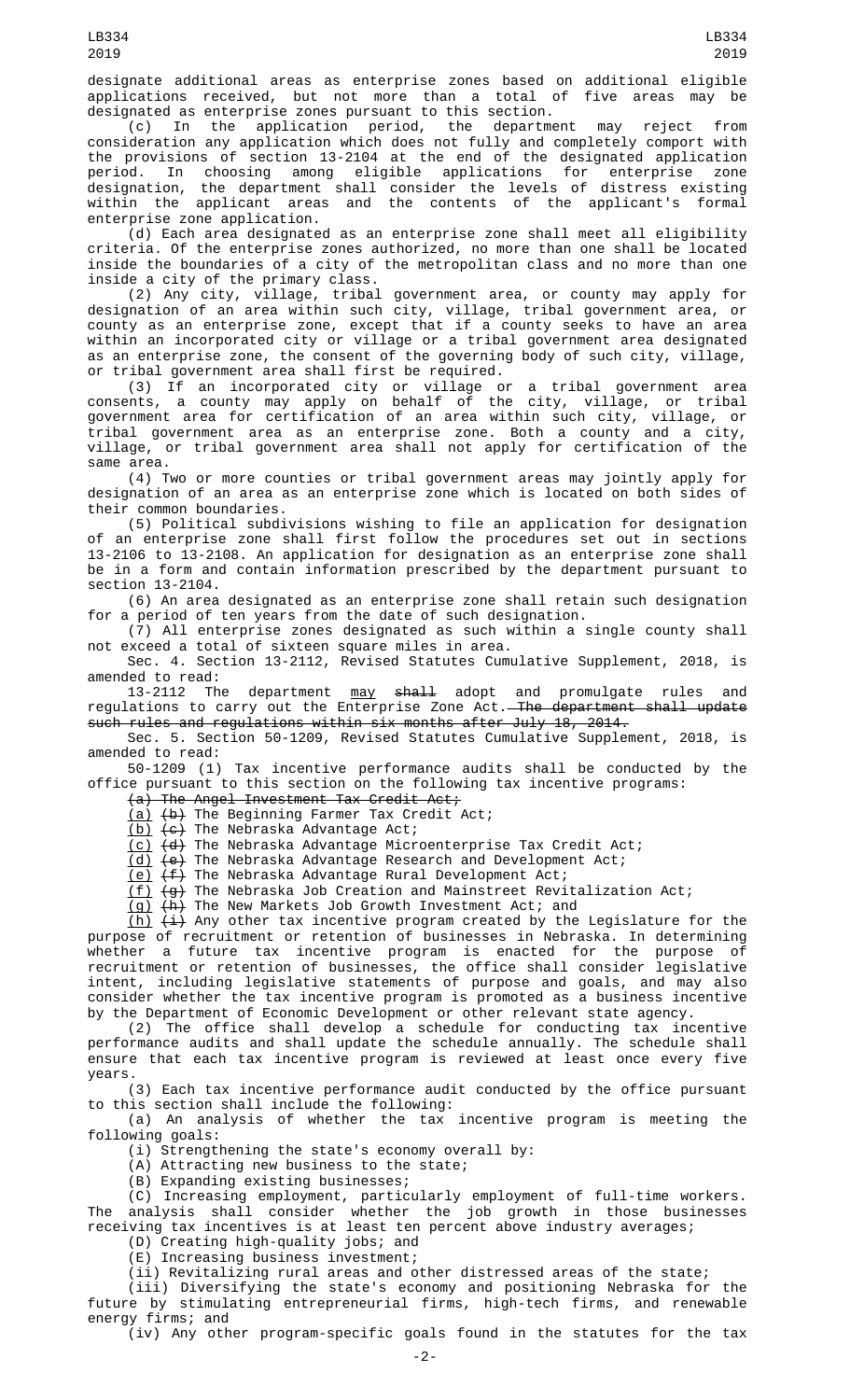incentive program being evaluated;

(b) An analysis of the economic and fiscal impacts of the tax incentive program. The analysis may take into account the following considerations in addition to other relevant factors:

(i) The costs per full-time worker. When practical and applicable, such costs shall be considered in at least the following two ways:

(A) By an estimation including the minimum investment required to qualify for benefits; and

(B) By an estimation including all investment;

(ii) The extent to which the tax incentive changes business behavior;

(iii) The results of the tax incentive for the economy of Nebraska as a whole. This consideration includes both direct and indirect impacts generally and any effects on other Nebraska businesses; and

(iv) A comparison to the results of other economic development strategies with similar goals, other policies, or other incentives;

(c) An assessment of whether adequate protections are in place to ensure the fiscal impact of the tax incentive does not increase substantially beyond the state's expectations in future years;

(d) An assessment of the fiscal impact of the tax incentive on the budgets of local governments, if applicable; and

(e) Recommendations for any changes to statutes or rules and regulations that would allow the tax incentive program to be more easily evaluated in the future, including changes to data collection, reporting, sharing of information, and clarification of goals.

(4) For purposes of this section:

(a) Distressed area means an area of substantial unemployment as determined by the Department of Labor pursuant to the Nebraska Workforce Innovation and Opportunity Act;

(b) Full-time worker means an individual (i) who usually works thirty-five hours per week or more, (ii) whose employment is reported to the Department of Labor on two consecutive quarterly wage reports, and (iii) who earns wages equal to or exceeding the state minimum wage;

(c) High-quality job means a job that:

(i) Averages at least thirty-five hours of employment per week;

(ii) Is reported to the Department of Labor on two consecutive quarterly wage reports; and

(iii) Earns wages that are at least ten percent higher than the statewide industry sector average and that equal or exceed:

(A) One hundred ten percent of the Nebraska average weekly wage if the job is in a county with a population of less than one hundred thousand inhabitants; or

(B) One hundred twenty percent of the Nebraska average weekly wage if the job is in a county with a population of one hundred thousand inhabitants or more;

(d) High-tech firm means a person or unitary group that has a location with any of the following four-digit code designations under the North American Industry Classification System as assigned by the Department of Labor: 2111, 3254, 3341, 3342, 3344, 3345, 3364, 5112, 5173, 5179, 5182, 5191, 5413, 5415, or 5417;

(e) Nebraska average weekly wage means the most recent average weekly wage paid by all employers in all counties in Nebraska as reported by the Department of Labor by October 1 of each year;

(f) New business means a person or unitary group participating in a tax incentive program that did not pay income taxes or wages in the state more than two years prior to submitting an application under the tax incentive program. For any tax incentive program without an application process, new business means a person or unitary group participating in the program that did not pay income taxes or wages in the state more than two years prior to the first day of the first tax year for which a tax benefit was earned;

(g) Renewable energy firm means a person or unitary group that has a location with any of the following six-digit code designations under the North American Industry Classification System as assigned by the Department of Labor: 111110, 111120, 111130, 111140, 111150, 111160, 111191, 111199, 111211, 111219, 111310, 111320, 111331, 111332, 111333, 111334, 111335, 111336, 111339, 111411, 111419, 111930, 111991, 113310, 221111, 221114, 221115, 221116, 221117, 221118, 221330, 237130, 237210, 237990, 325193, 325199, 331512, 331513, 331523, 331524, 331529, 332111, 332112, 333414, 333415, 333511, 333611, 333612, 333613, 334519, 485510, 541330, 541360, 541370, 541620, 541690, 541713, 541714, 541715, 561730, or 562213;

(h) Rural area means any village or city of the second class in this state or any county in this state with fewer than twenty-five thousand residents; and

(i) Unitary group has the same meaning as in section 77-2734.04. Sec. 6. Section 77-6306, Reissue Revised Statutes of Nebraska, is amended to read:

77-6306 (1) A qualified investor or qualified fund is eligible for a refundable tax credit equal to forty percent of its qualified investment in a qualified small business. The director shall not allocate more than four million dollars in tax credits to all qualified investors or qualified funds in a calendar year, except that for calendar year 2019, the director shall not allocate more than three million nine hundred thousand dollars in tax credits <u>in such calendar year</u>. If the director does not allocate the entire <u>amount of</u> tax credits authorized for four million dollars of tax credits in a calendar year, the tax credits that are not allocated shall not carry forward to

-3-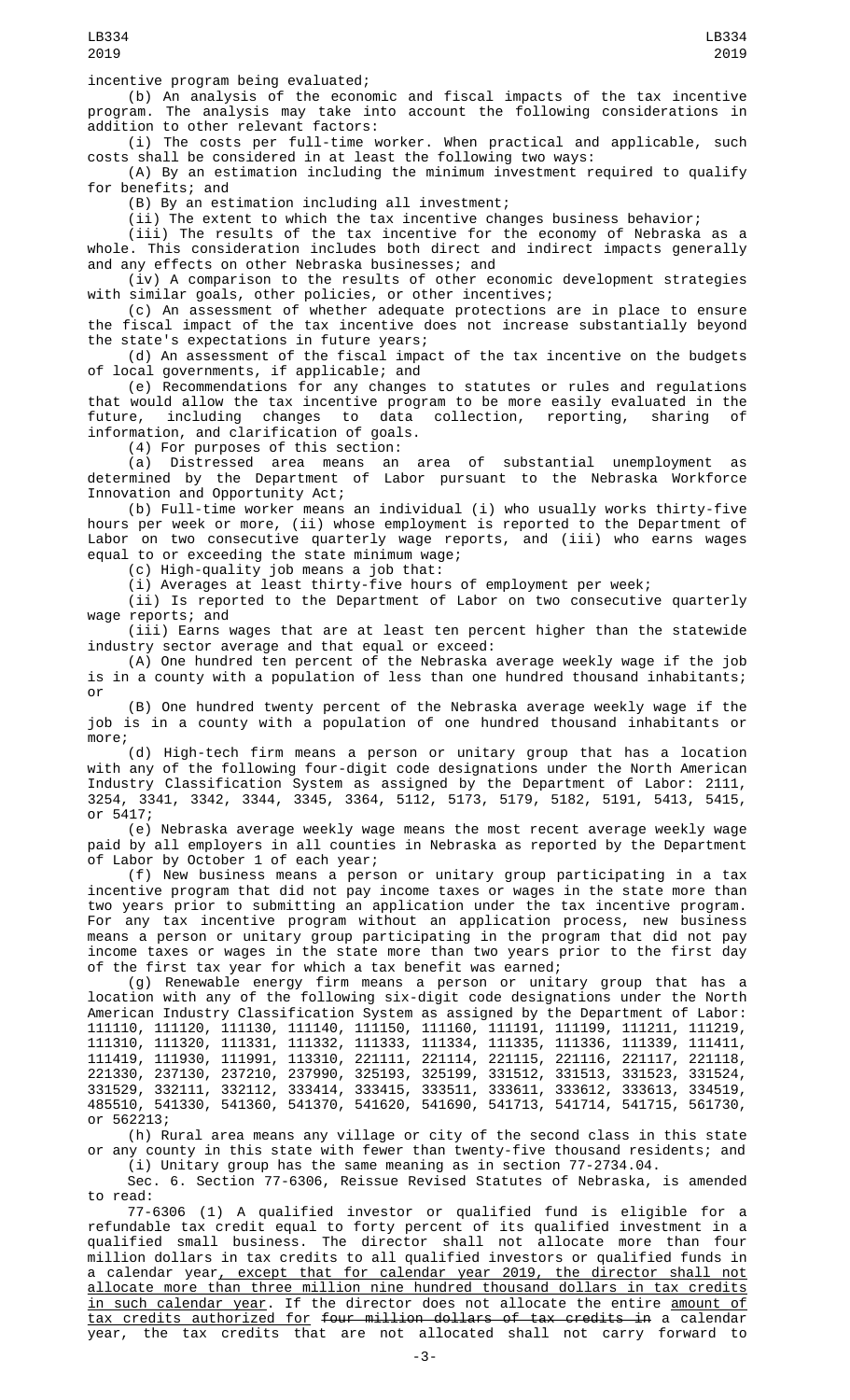subsequent years. The director shall not allocate any amount for tax credits for calendar years after <u>2019</u> <del>2022</del>.

(2) The director shall not allocate more than a total maximum amount in tax credits for a calendar year to a qualified investor for the investor's cumulative qualified investments as an individual qualified investor and as an investor in a qualified fund as provided in this subsection. For married couples filing joint returns the maximum is three hundred fifty thousand dollars, and for all other filers the maximum is three hundred thousand dollars. The director shall not allocate more than a total of one million dollars in tax credits for qualified investments in any one qualified small business.

(3) The director shall not allocate a tax credit to a qualified investor either as an individual qualified investor or as an investor in a qualified fund if the investor receives more than forty-nine percent of the investor's gross annual income from the qualified small business in which the qualified investment is proposed. A family member of an individual disqualified by this subsection is not eligible for a tax credit under this section. For a married couple filing a joint return, the limitations in this subsection apply collectively to the investor and spouse. For purposes of determining the ownership interest of an investor under this subsection, the rules under section 267(c) and (e) of the Internal Revenue Code of 1986, as amended, apply.

(4) Tax credits shall be allocated to qualified investors or qualified funds in the order that the tax credit applications are filed with the director. Once tax credits have been approved and allocated by the director, the qualified investors and qualified funds shall implement the qualified investment specified within ninety days after allocation of the tax credits. Qualified investors and qualified funds shall notify the director no later than thirty days after the expiration of the ninety-day period that the qualified investment has been made. If the qualified investment is not made within ninety days after allocation of the tax credits, or the director has not, within thirty days following expiration of the ninety-day period, received notification that the qualified investment was made, the tax credit allocation is canceled and available for reallocation. A qualified investor or qualified fund that fails to invest as specified in the application within ninety days after allocation of the tax credits shall notify the director of the failure to invest within five business days after the expiration of the ninety-day investment period.

(5) All tax credit applications filed with the director on the same day shall be treated as having been filed contemporaneously. If two or more qualified investors or qualified funds file tax credit applications on the same day and the aggregate amount of tax credit allocation requests exceeds the aggregate limit of tax credits under this section or the lesser amount of tax credits that remain unallocated on that day, then the tax credits shall be allocated among the qualified investors or qualified funds who filed on that day on a pro rata basis with respect to the amounts requested. The pro rata allocation for any one qualified investor or qualified fund shall be the product obtained by multiplying a fraction, the numerator of which is the amount of the tax credit allocation request filed on behalf of a qualified investor or qualified fund and the denominator of which is the total of all tax credit allocation requests filed on behalf of all applicants on that day, by the amount of tax credits that remain unallocated on that day for the taxable year.

(6) A qualified investor or qualified fund, or a qualified small business acting on behalf of the investor or fund, shall notify the director when an investment for which tax credits were allocated has been made and shall furnish the director with documentation of the investment date. A qualified fund shall also provide the director with a statement indicating the amount invested by each investor in the qualified fund based on each investor's share of the assets of the qualified fund at the time of the qualified investment. After receiving notification that the qualified investment was made, the director shall issue tax credit certificates for the taxable year in which the qualified investment was made to the qualified investor or, for a qualified investment made by a qualified fund, to each qualified investor who is an investor in the fund. The certificate shall state that the tax credit is subject to revocation if the qualified investor or qualified fund does not hold the investment in the qualified small business for at least three years, consisting of the calendar year in which the investment was made and the two following calendar years. The three-year holding period does not apply if:

(a) The qualified investment by the qualified investor or qualified fund becomes worthless before the end of the three-year period;

(b) Eighty percent or more of the assets of the qualified small business are sold before the end of the three-year period;

(c) The qualified small business is sold or merges with another business before the end of the three-year period;

(d) The qualified small business's common stock begins trading on a public exchange before the end of the three-year period; or

(e) In the case of an individual qualified investor, such investor becomes deceased before the end of the three-year period.

(7) The director shall notify the Tax Commissioner that tax credit certificates have been issued, including the amount of tax credits and all other pertinent tax information.

Sec. 7. Section 81-829.42, Revised Statutes Cumulative Supplement, 2018, is amended to read: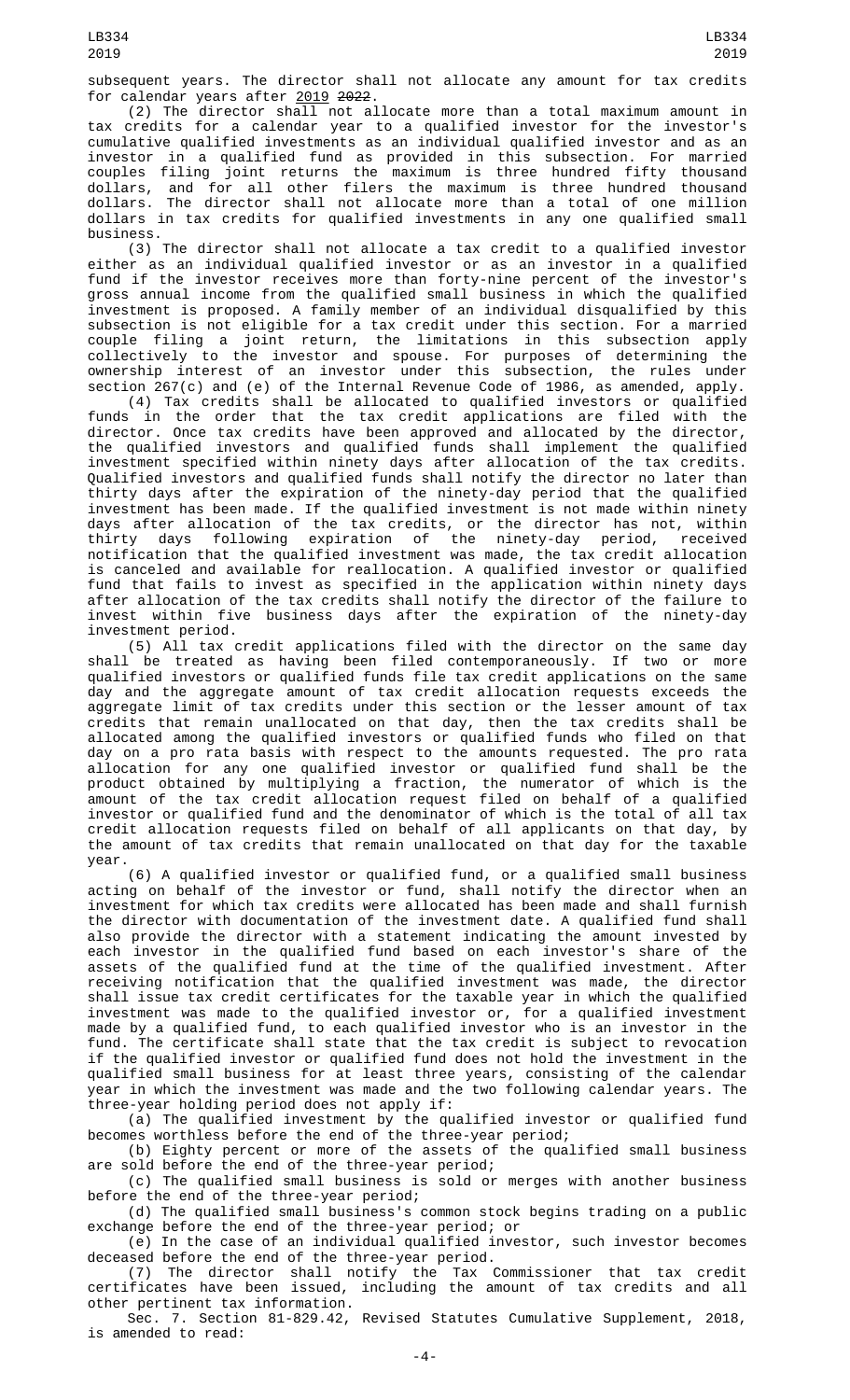81-829.42 (1) The Legislature recognizes that, while appropriations are adequate to meet the normal needs, the necessity exists for anticipating and making advance provision to care for the unusual and extraordinary burdens imposed on the state and its political subdivisions by disasters, emergencies, or civil defense emergencies. To meet such situations, it is the intention of the Legislature to confer emergency powers on the Governor, acting through the Adjutant General and the Nebraska Emergency Management Agency, and to vest him or her with adequate power and authority within the limitation of available funds appropriated to the Governor's Emergency Program to meet any disaster, emergency, or civil defense emergency.

(2) There is hereby established the Governor's Emergency Program. Funds appropriated to the program shall be expended, upon direction of the Governor, for any state of emergency. The state of emergency proclamation shall set forth the emergency and shall state that it requires the expenditure of public funds to furnish immediate aid and relief. The Adjutant General shall administer the funds appropriated to the program.

(3) It is the intent of the Legislature that the first recourse shall be to funds regularly appropriated to state and local agencies. If the Governor finds that the demands placed upon these funds are unreasonably great, he or she may make funds available from the Governor's Emergency Program. Expenditures may be made upon the direction of the Governor for any or all emergency management functions or to meet the intent of the state emergency operations plans as outlined in section 81-829.41. Expenditures may also be made to state and federal agencies to meet the matching requirement of any applicable assistance programs.

(4) Assistance shall be provided from the funds appropriated to the Governor's Emergency Program to political subdivisions of this state which have suffered from a disaster, emergency, or civil defense emergency to such an extent as to impose a severe financial burden exceeding the ordinary capacity of the subdivision affected. Applications for aid under this section shall be made to the Nebraska Emergency Management Agency on such forms as shall be prescribed and furnished by the agency. The forms shall require the furnishing of sufficient information to determine eligibility for aid and the extent of the financial burden incurred. The agency may call upon other agencies of the state in evaluating such applications. The Adjutant General shall review each application for aid under this section and recommend its approval or disapproval, in whole or in part, to the Governor. If the Governor approves, he or she shall determine and certify to the Adjutant General the amount of aid to be furnished. The Adjutant General shall thereupon issue his or her voucher to the Director of Administrative Services who shall issue his or her warrants therefor to the applicant.

(5) When a state of emergency has been proclaimed by the Governor, the Adjutant General, upon order of the Governor, shall have authority to expend funds for purposes including, but not limited to:

(a) The purposes of the Emergency Management Act, including emergency management functions and the responsibilities of the Governor as outlined in the act;<br>(b)

Employing for the duration of the state of emergency additional personnel and contracting or otherwise procuring all necessary appliances, supplies, and equipment;

(c) Performing services for and furnishing materials and supplies to state government agencies and local governments with respect to performance of any duties enjoined by law upon such agencies and local governments which they are unable to perform because of extreme climatic phenomena and receiving reimbursement in whole or in part from such agencies and local governments able to pay therefor under such terms and conditions as may be agreed upon by the Adjutant General and any such agency or local government;

(d) Performing services for and furnishing materials to any individual in connection with alleviating hardship and distress growing out of extreme climatic phenomena and receiving reimbursement in whole or in part from such individual under such terms as may be agreed upon by the Adjutant General and such individual;

(e) Opening up, repairing, and restoring roads and highways;

(f) Repairing and restoring bridges;

(g) Furnishing transportation for supplies to alleviate suffering and distress;

(h) Restoring means of communication;

(i) Furnishing medical services and supplies to prevent the spread of disease and epidemics;

(j) Quelling riots and civil disturbances;

(k) Training individuals or governmental agencies for the purpose of perfecting the performance of emergency management duties as provided in the Nebraska emergency operations plans;

(l) Procurement and storage of special emergency supplies or equipment, determined by the Adjutant General to be required to provide rapid response by state government to assist local governments in impending or actual disasters, emergencies, or civil defense emergencies;

(m) Clearing or removing debris and wreckage which may threaten public health or safety from publicly owned or privately owned land or water; and

(n) Such other measures as are customarily necessary to furnish adequate relief in cases of disaster, emergency, or civil defense emergency.

(6) If response to a disaster or emergency is immediately required, the Adjutant General may make expenditures of up to twenty-five thousand dollars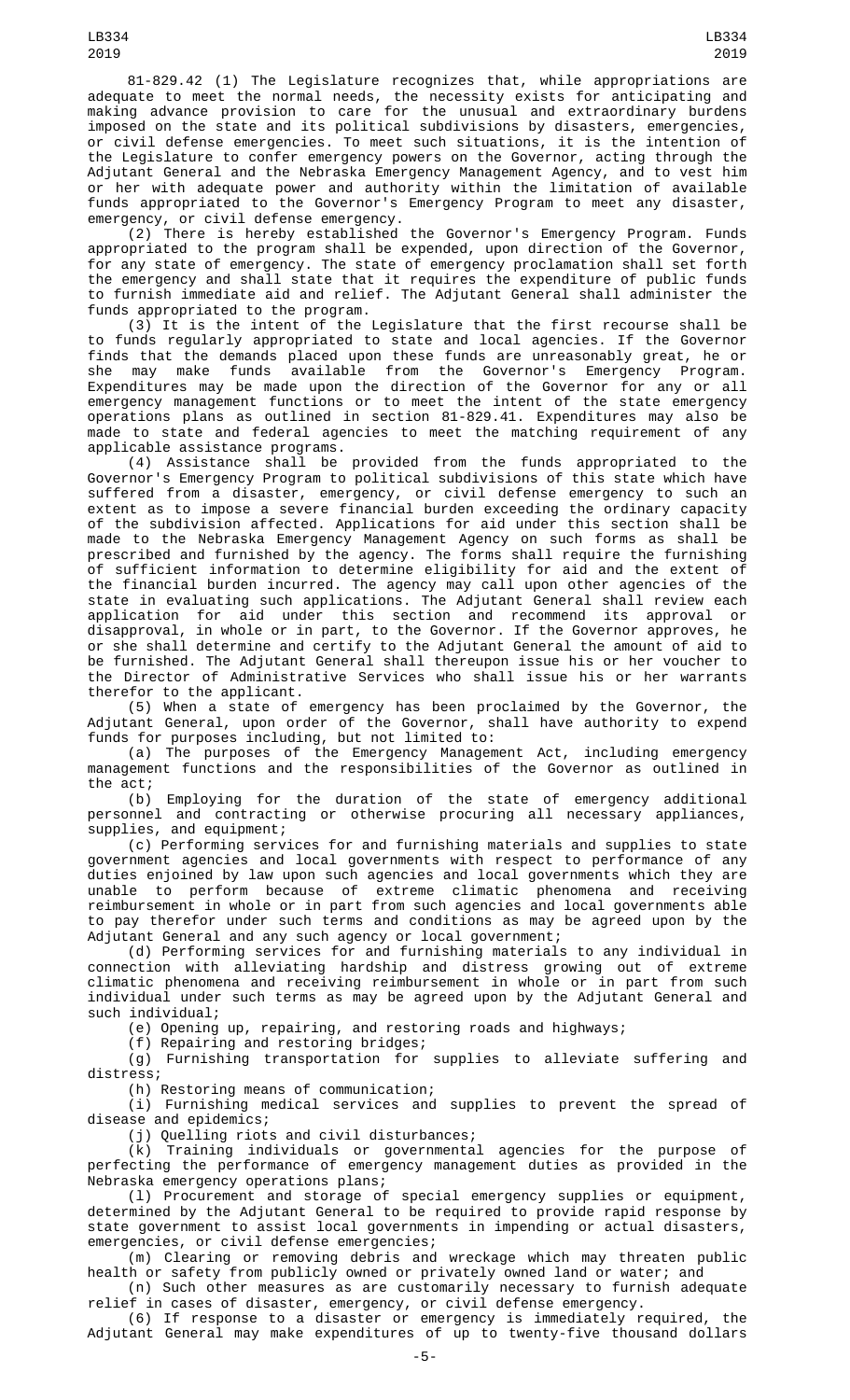per event without a state of emergency proclamation issued by the Governor. Such expenditures shall be used for the purposes as provided in subsection (5) of this section.

(7) The Governor may receive such voluntary contributions as may be made from any nonfederal source to aid in carrying out the purposes of this section and shall credit the same to the Governor's Emergency Cash Fund.

(8) All obligations and expenses incurred by the Governor in the exercise of the powers and duties vested in the Governor by this section shall be paid by the State Treasurer out of available funds appropriated to the Governor's Emergency Program, and the Director of Administrative Services shall draw his or her warrants upon the State Treasurer for the payment of such sum, or so much thereof as may be required, upon receipt by him or her of proper vouchers duly approved by the Adjutant General.

(9) This section shall be liberally construed in order to accomplish the purposes of the Emergency Management Act and to permit the Governor to adequately cope with any disaster, emergency, or civil defense emergency which may arise, and the powers vested in the Governor by this section shall be construed as being in addition to all other powers presently vested in him or her and not in derogation of any existing powers.

(10) Such funds as may be made available by the government of the United States for the purpose of alleviating distress from disasters, emergencies, and civil defense emergencies may be accepted by the State Treasurer and shall be credited to a separate and distinct fund unless otherwise specifically provided in the act of Congress making such funds available or as otherwise allowed and provided by state law.

(11) It is the intent of the Legislature that the four million dollars saved due to the elimination of funding for the Angel Investment Tax Credit Act be used to increase the appropriation to the Military Department for the Governor's Emergency Program by four million dollars for fiscal year 2020-21.

Sec. 8. Section 81-12,152, Revised Statutes Cumulative Supplement, 2018, is amended to read:

81-12,152 Sections 81-12,152 to 81-12,166 81-12,167 shall be known and may be cited as the Business Innovation Act.

Sec. 9. Section 81-12,163, Revised Statutes Cumulative Supplement, 2018, is amended to read:

81-12,163 (1) It is the intent of the Legislature that (a) the four million dollars saved due to the elimination of funding for the Angel Investment Tax Credit Act be used to increase the appropriation to appropriate seven million dollars from the General Fund to the department for the Business Innovation Act by four million dollars for fiscal year 2021-22 and each fiscal year thereafter and (b) the one hundred thousand dollars saved due to the reduction in tax credits authorized under the Angel Investment Tax Credit Act for calendar year 2019 be used to increase the appropriation to the Department of Revenue by one hundred thousand dollars for fiscal year 2019-20 to offset the costs incurred by the Department of Revenue to implement this legislative bill for each of fiscal years 2015-16 and 2016-17.

(2) Up to five percent of the funds appropriated for the Business Innovation Act may be used by the department, or by a nonprofit entity with which the department contracts, for administrative expenses.

Sec. 10. Section 81-12,166, Revised Statutes Cumulative Supplement, 2018, is amended to read:

81-12,166 (1) The department shall submit an annual report to the Governor and the Legislature on or before July 1 of each year which includes, but is not limited to, a description of the demand for financial assistance and programs under the Business Innovation Act from all geographic regions in Nebraska, a listing of the recipients and amounts of financial assistance awarded pursuant to the act in the previous fiscal year, the impact of the financial assistance, and an evaluation of the act's performance based on the documented goals of the recipients. The report submitted to the Legislature shall be submitted electronically. The department may require recipients to provide periodic performance reports to enable the department to fulfill the requirements of this <u>subsection</u> <del>section</del>. The report shall contain no information that is protected by state or federal confidentiality laws.

(2) Beginning in 2020 and in every even-numbered year thereafter, the department shall assess and evaluate the economic impact of the programs funded under the Business Innovation Act and shall include the findings from such assessment and evaluation in the next annual report it submits under subsection (1) of this section. To carry out this subsection, the department shall contract with an organization or entity pursuant to state agency procurement requirements.

(3) Beginning with the FY2021-23 biennial budget review process, the Appropriations Committee of the Legislature shall conduct a biennial analysis of the financial status and impact of the programs funded under the Business Innovation Act.

 $(4)$   $(2)$  Applications for funding and related documentation which may be received, developed, created, or otherwise maintained by the Department of Economic Development in administering the Business Innovation Act may be deemed confidential by the department and not subject to public disclosure.

Sec. 11. Original sections 13-1901 and 77-6306, Reissue Revised Statutes of Nebraska, and sections 13-1907, 13-2103, 13-2112, 50-1209, 81-829.42, 81-12,152, 81-12,163, and 81-12,166, Revised Statutes Cumulative Supplement, 2018, are repealed.

The following section is outright repealed: Section 81-12,167,